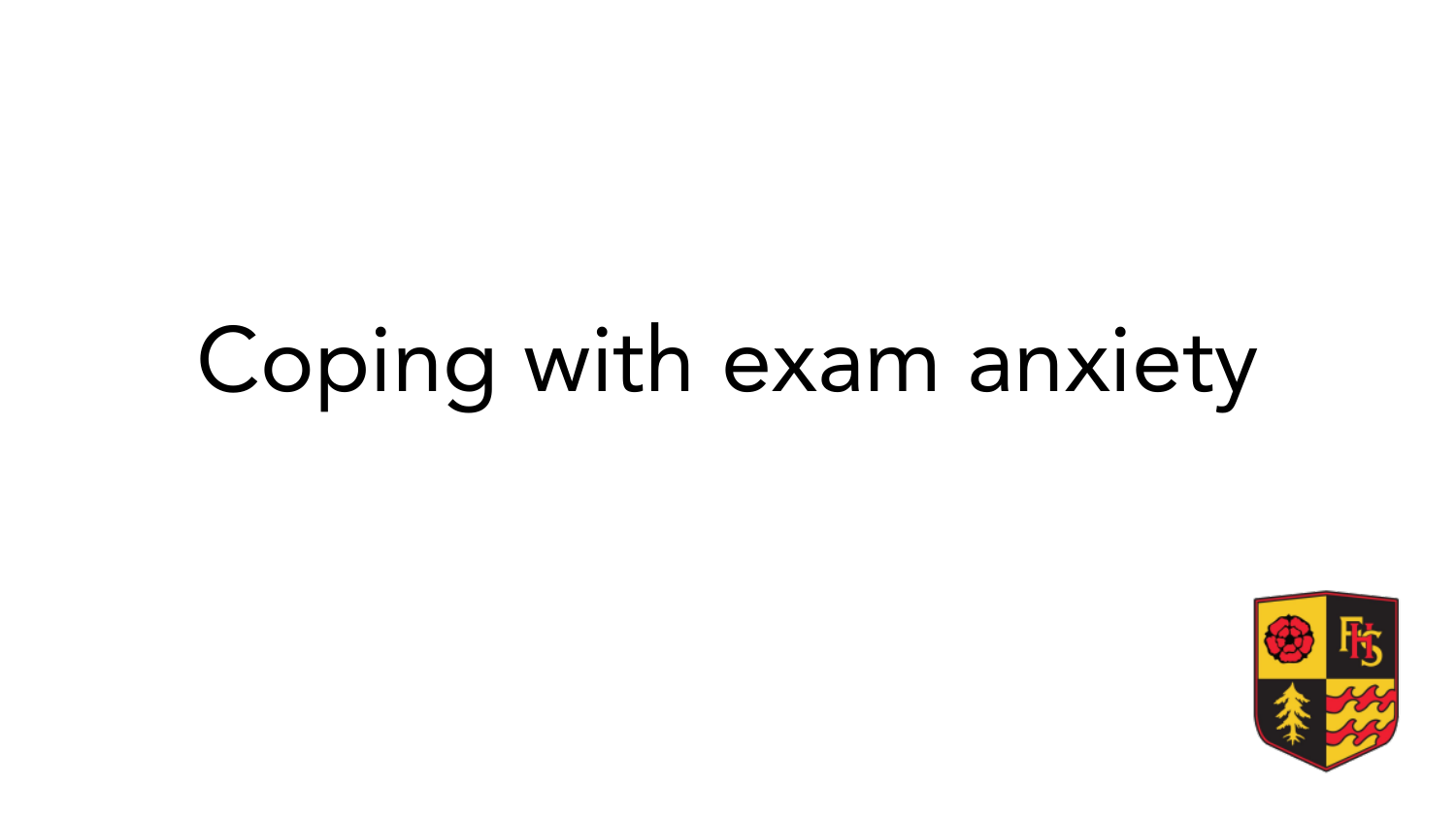## What is anxiety / stress?

- **A** reaction to pressure or demands
- Short-term exposure to pressure can be positive
- $E_{\nu}$ poolise to Exposure to prolonged stress can be damaging
- **Stress is not a disease, but it can reduce the<br>ability to study effectively and can have a very** ability to study effectively and can have a very negative impact on wellbeing.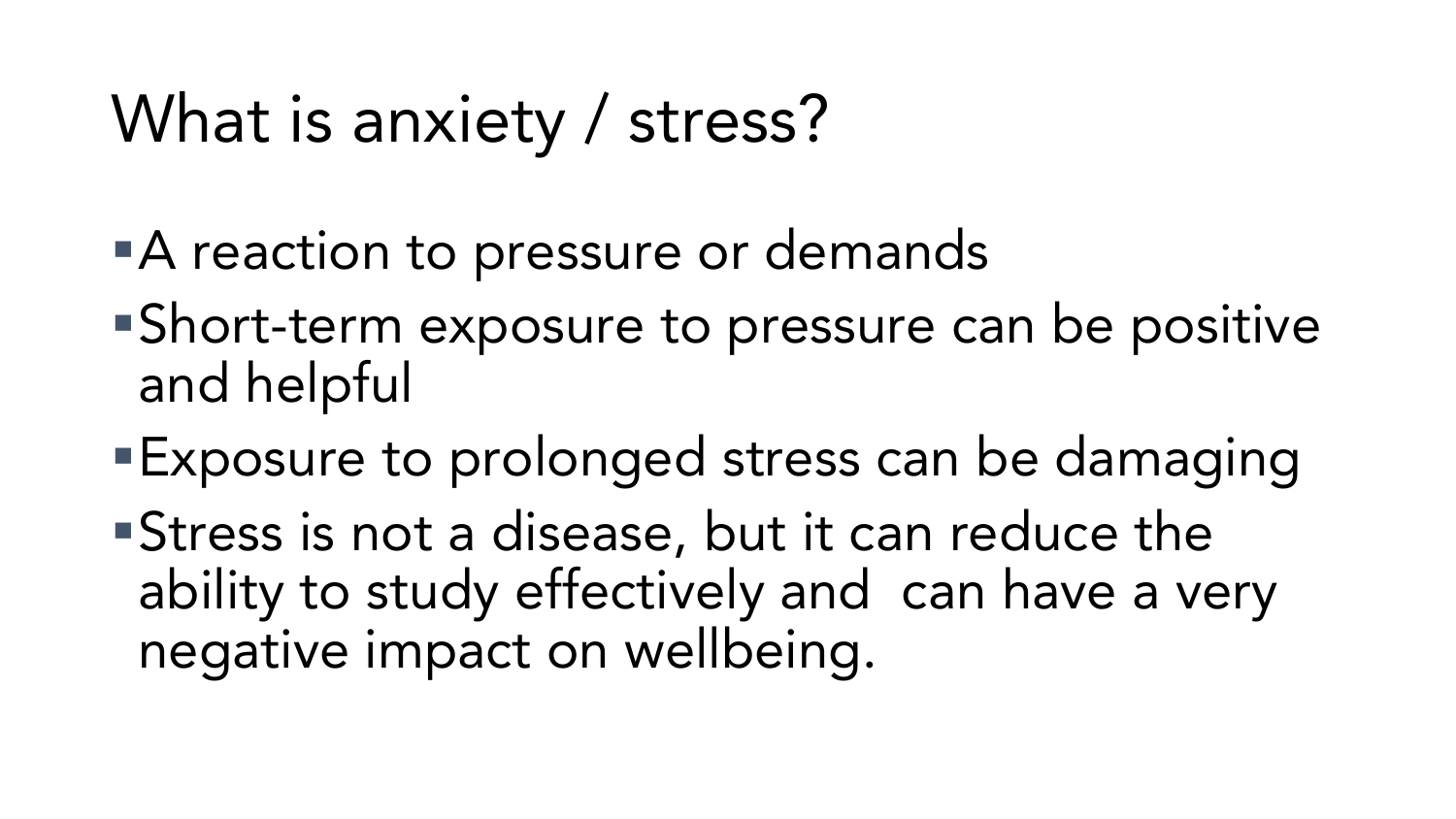#### Stress... Stress..

• Is a natural adaptive response. Our body reacts automatically to prepare us for action

• Known as the fight or flight response, adrenalin<br>is pumped into our bloodstreams which triggers is pumped into our bloodstreams which the process of the triggers of the triggers of the triggers of the triggers of the triggers of the triggers of the triggers of the triggers of the triggers of the triggers of the trigg energetic, quick, acute reactions.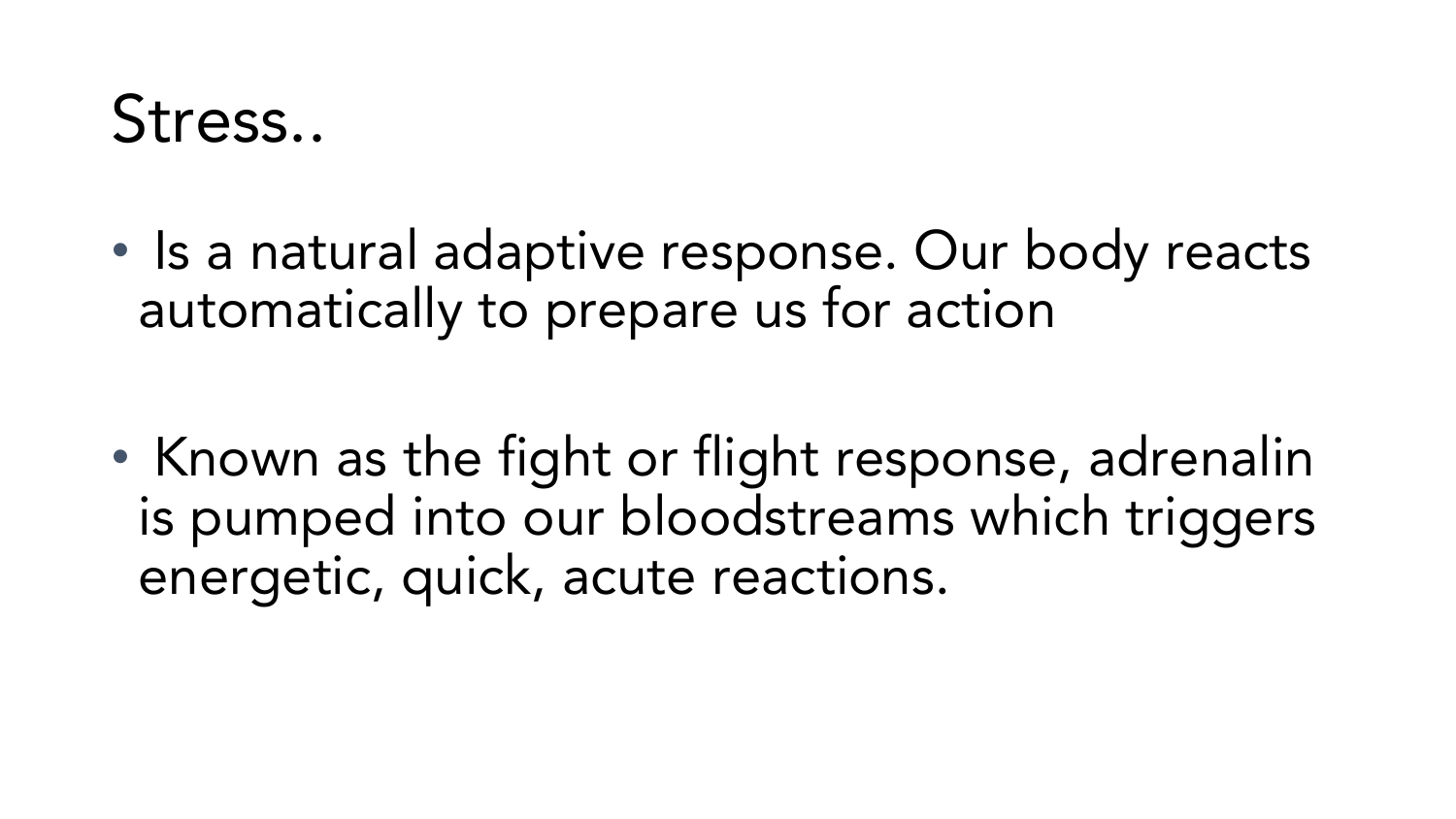## Fight or Flight Response

- There are only a few situations in<br>modern life when this system is useful
- modern is system to get the system • It helps us to survive immediate danger,<br>but it can also have negative but it can also have negative<br>consequences.
- Le consequences. • It can cause increased heart rate
- It can cause ruminating thoughts & can<br>make it difficult to make decisions.
- make it difficult to make a second to • It can reduce our ability to study<br>effectively or think clearly. effectively or think clearly.

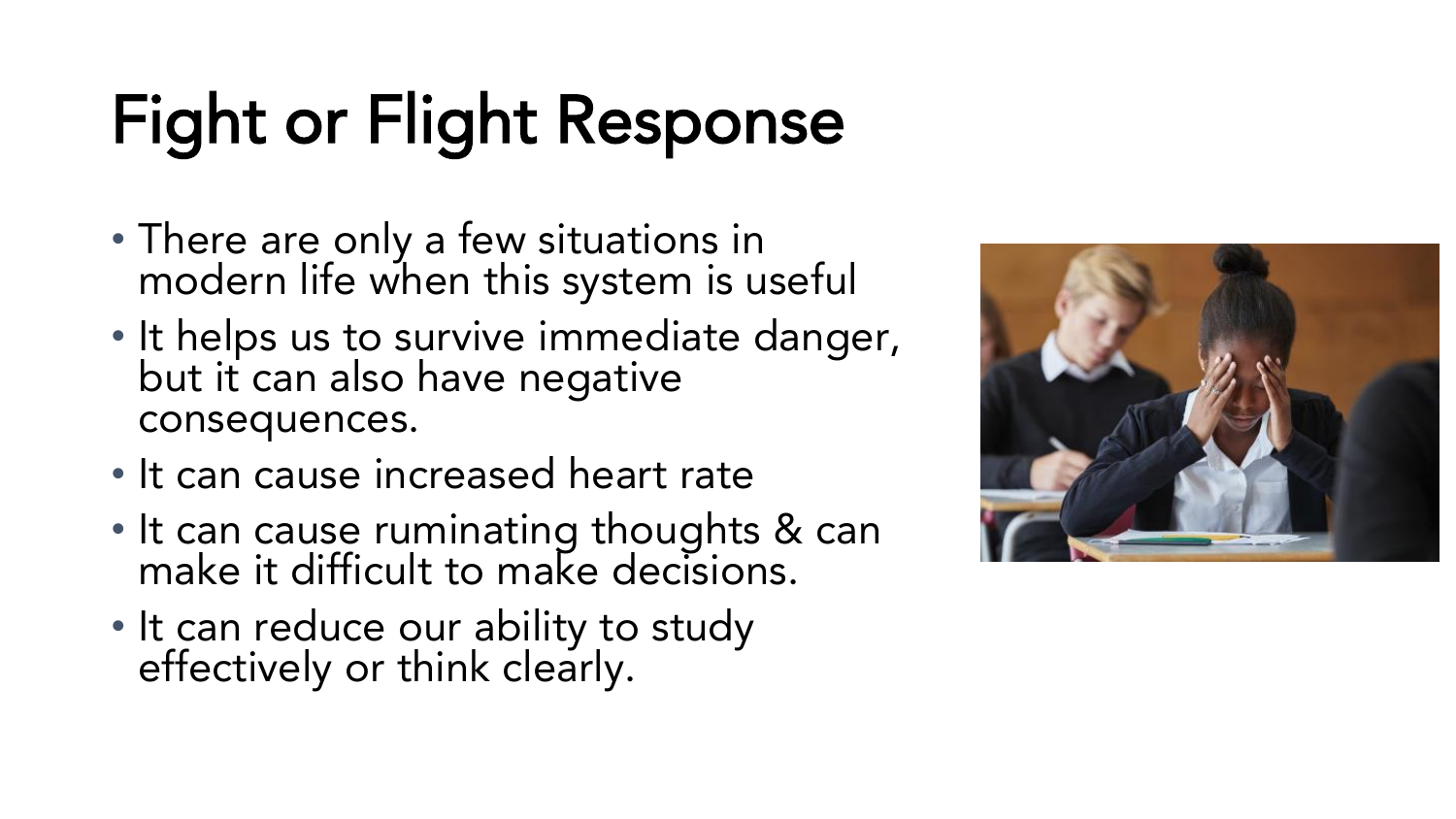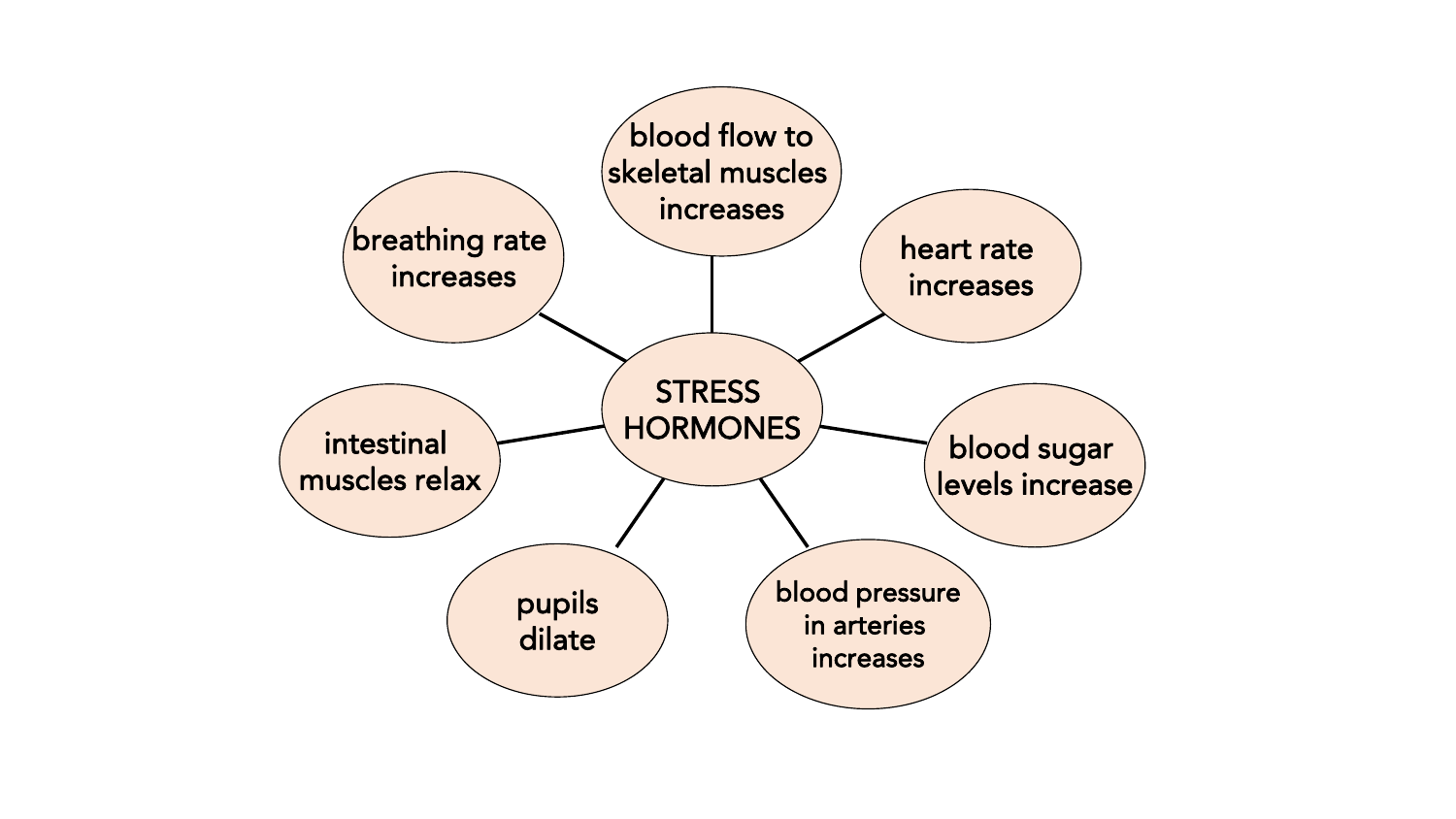#### STRESS CURVE

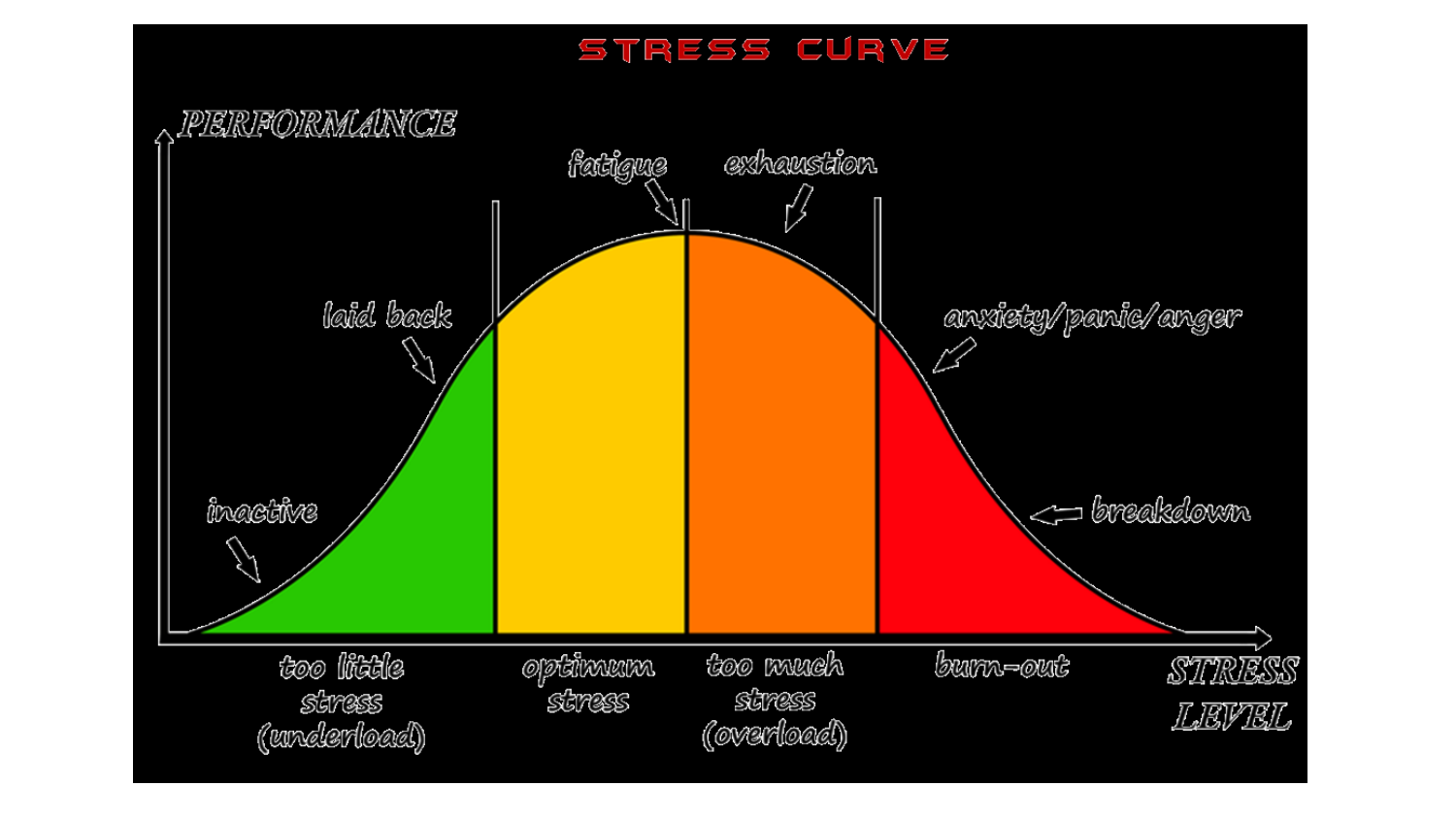#### Exam related stress Exam related stress

- All or nothing thinking
- Discounting the positive only seeing the negative side
- Over-generalizing 'If it happened before it will happen again'
- Believing a catastrophe will happen
- Emotional Reasoning 'If I feel it then it must be true'
- Trying to please others
- Being a perfectionist
- Feeling under pressure to do everything right
- Setting impossible targets
- Repeated anxiety, stress, fear of failure
- The family/ historic context for success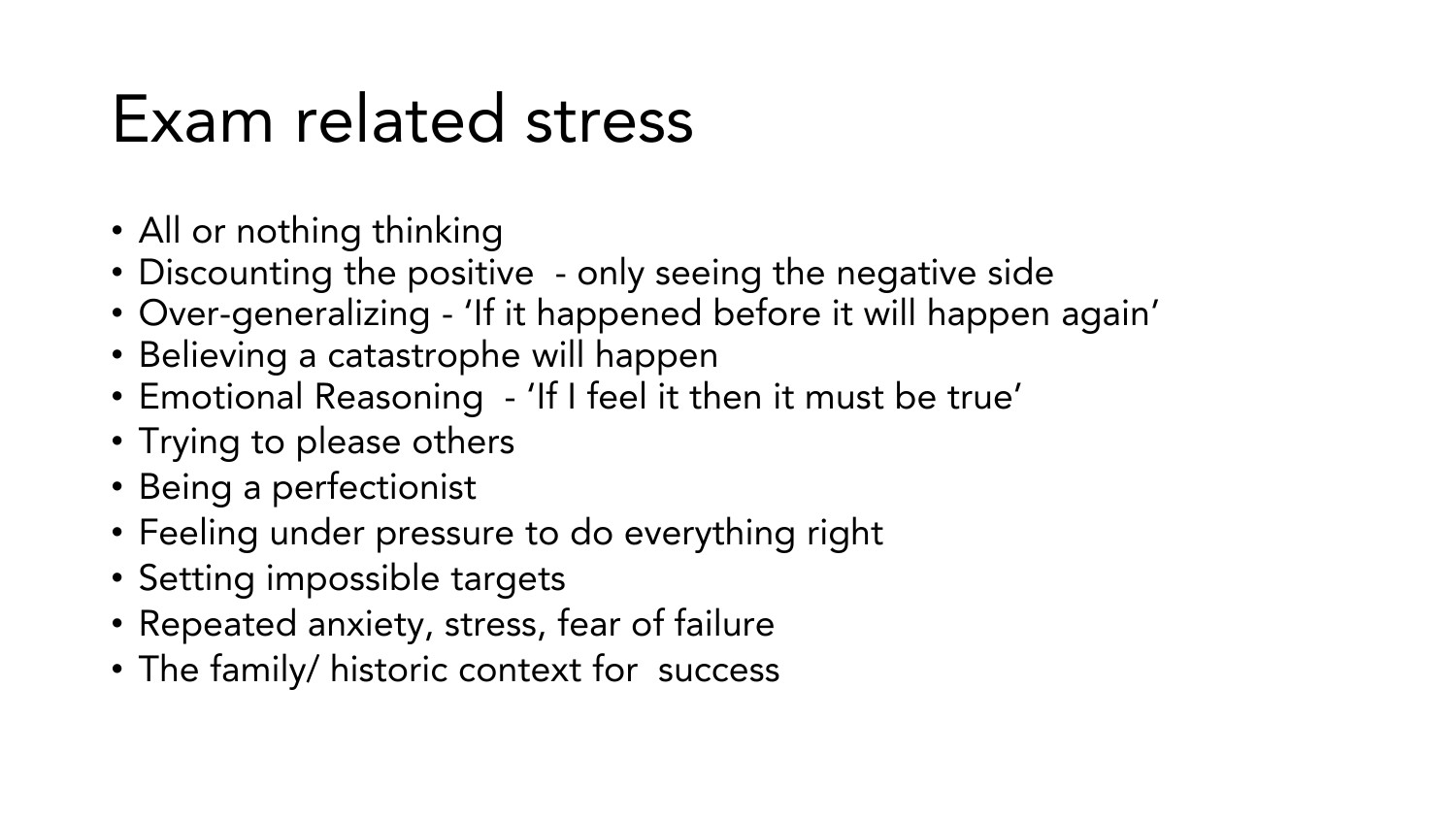#### What does exam stress look like? What does exam stress look like?

- Physical headache, stomach upset, sweating, shortness of breath, increased heart rate
- Cognitive "freezing," confusion, self-defeating thoughts
- Emotional low self-esteem, depression, anger, hopelessness
- Behavioral Fidgeting, tapping, walking quickly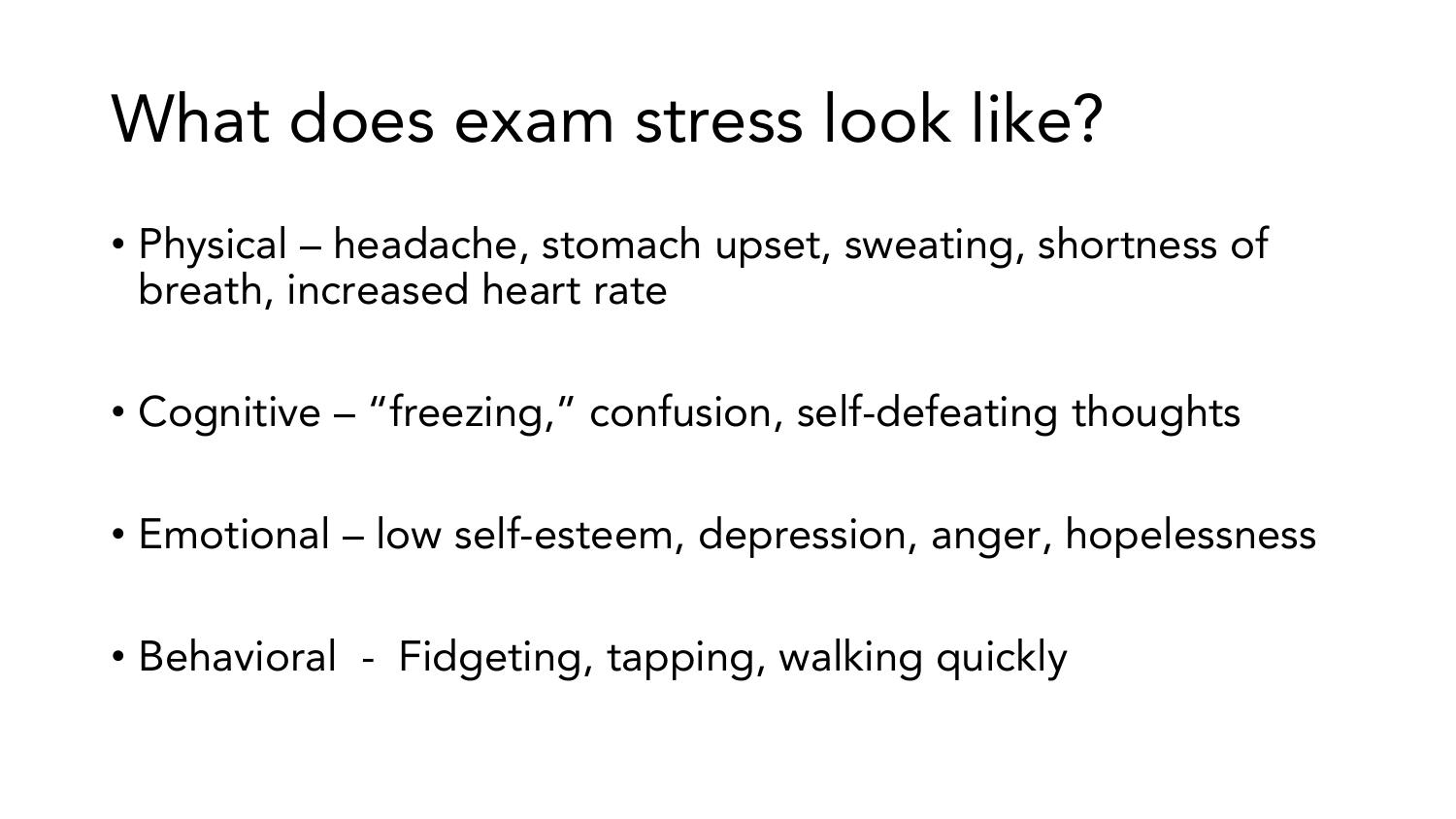## Taking Cognitive control

- Prepare well overlearn the material
- Practice good time management
	- Space out studying
	- Avoid procrastination
	- Eliminate cramming
- Use active study techniques
	- Review regularly, self test
	- In the exam scribble all information down you can think of
- Answer the easy questions first
- Test anxiety symptoms usually subside after 10 15 minutes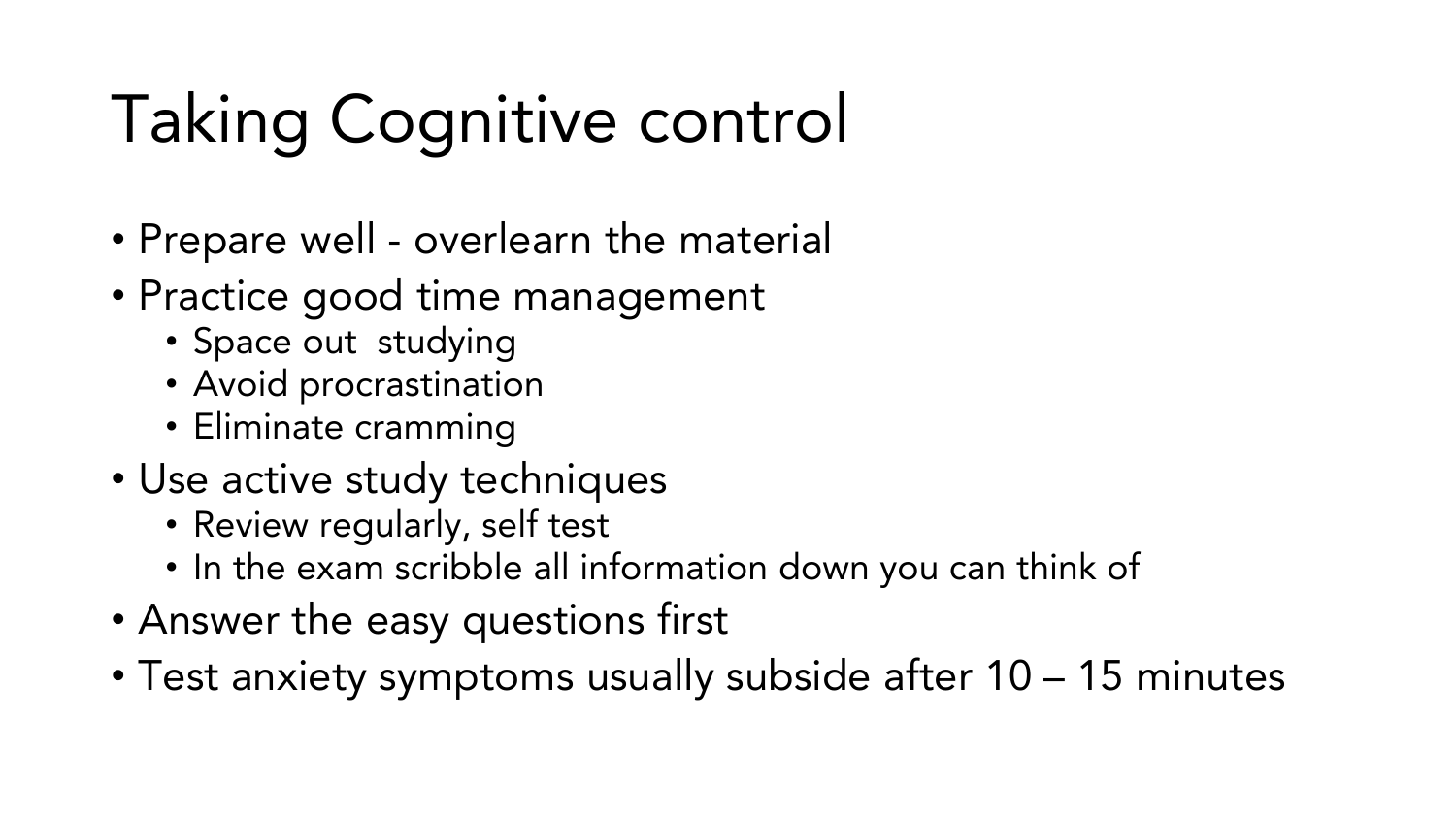## Taking emotional control

- Emphasise choices avoid being the victim
- Acknowledge and accept where your child is emotionally
- Encourage reflection on progress
- Actively practice relaxation techniques
- Use positive self-talk
- Avoid thinking traps
- Use visualisations
- Help your child to identify their triggers and plan how you'll cope with them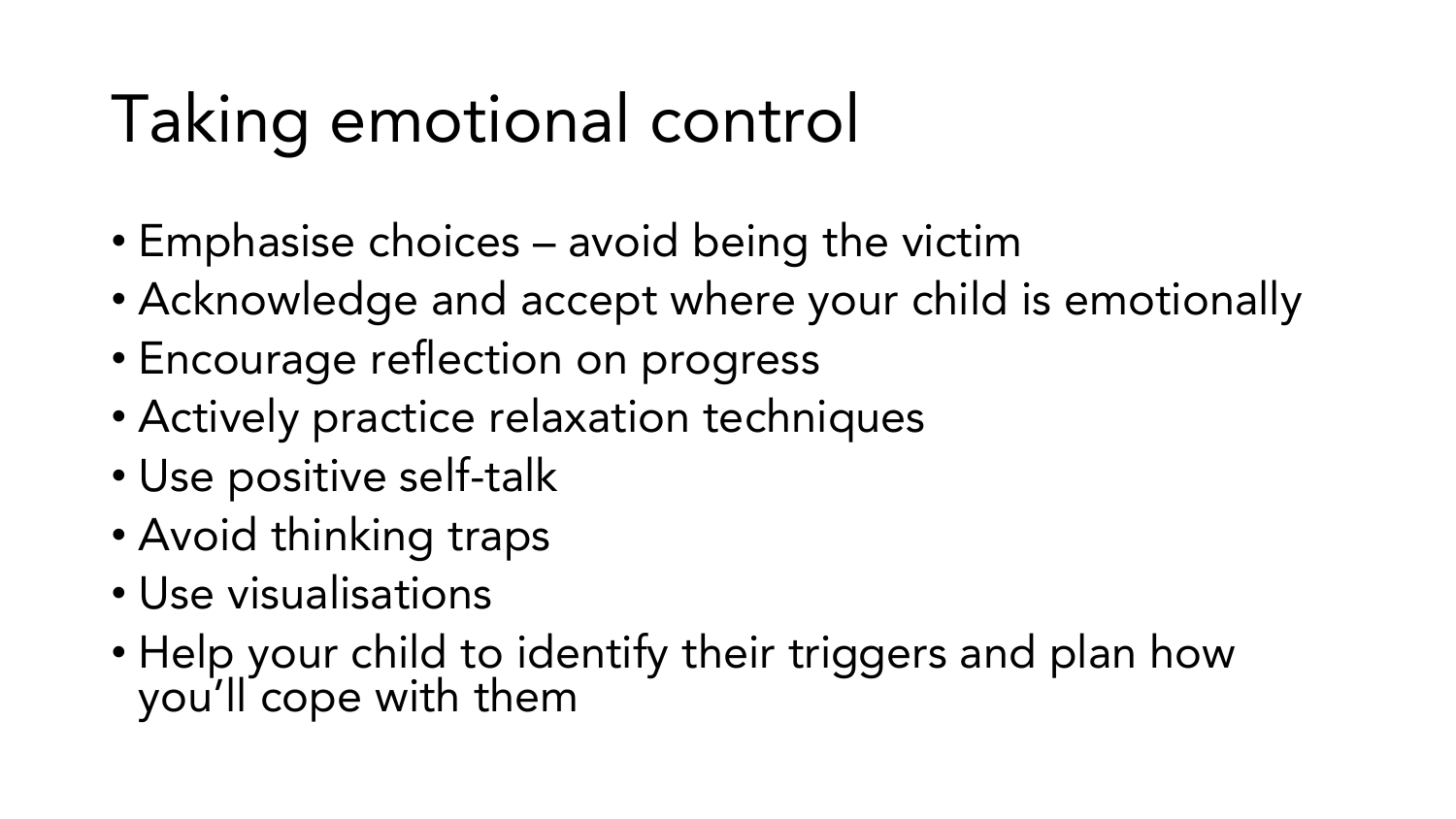## Thinking traps

- Fortune telling when we predict that things will turn out badly, but in reality, we cannot
- predict the future. • Black and white thinking - when we only look at situations in terms of extremes: success<br>| or a failure. In reality, most events call for a more 'moderate' explanation. For example, missing one piece of homework does not mean you have failed the entire course
- missing one piece of homework does not mean you have failed the entire failed the entire • Over- generalisation - when we use words like 'always' or 'never' to describe situations<br>or events. This type of thinking is not helpful because it does not take all situations into account. For example, sometimes we make mistakes, but we don't always make account. For example, some misto we make mistakes, but we do not always make
- mistakes. • Labelling - Sometimes we talk to ourselves in mean ways and use a single negative word<br>to describe ourselves. This kind of thinking is unhelpful and unfair. We are too complex to be summed up in a single word.
- to be summer up in a single word. • Catastrophising - when we imagine that the worst possible thing is about to happen,<br>and predict that we won't be able to cope with the outcome. But, the imagined worst case scenario usually never happens and even if it did, we are most likely able to cope with it. with it.<br>The international control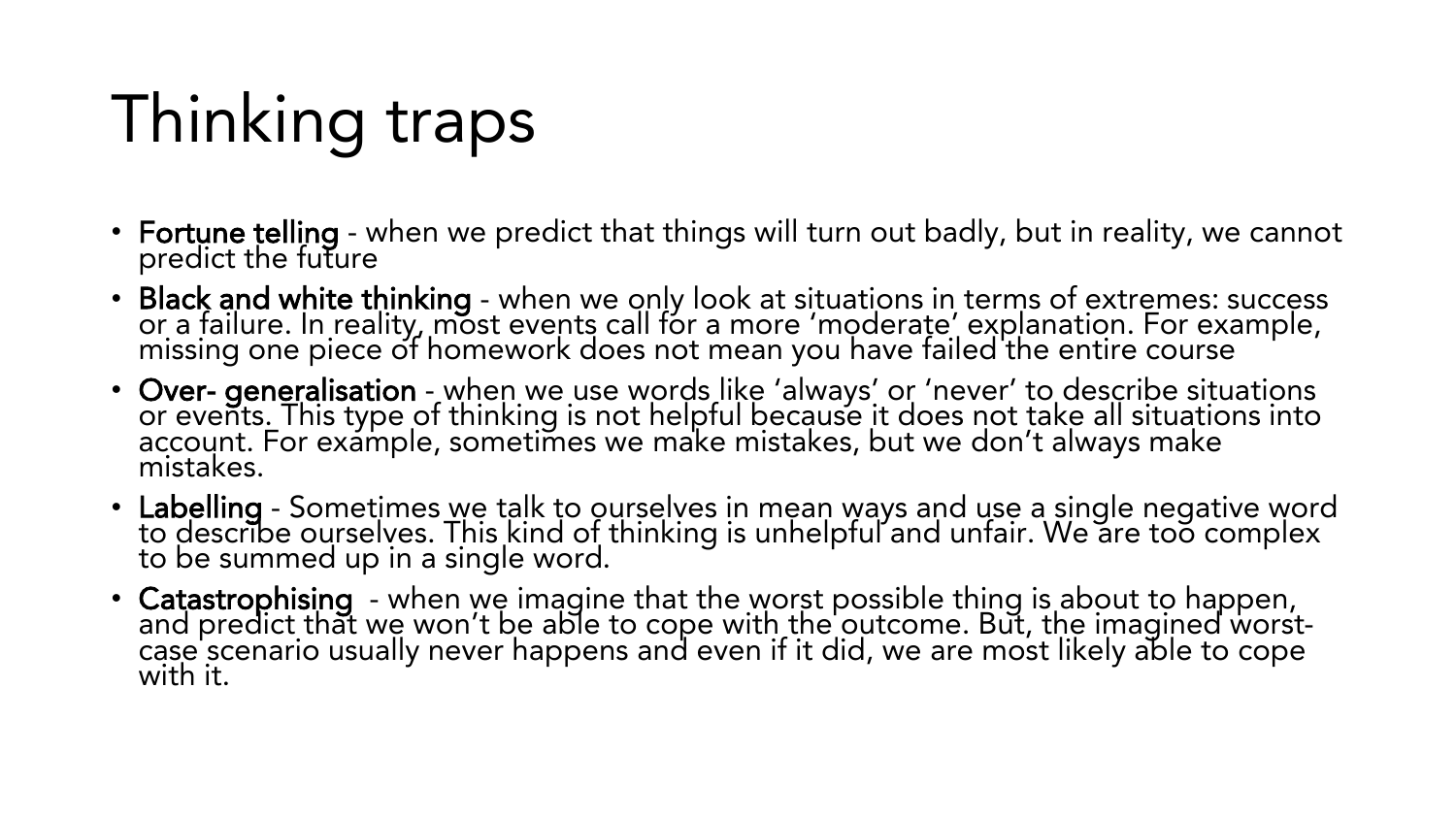#### The Power of Positive Self-Talk The Power of Power of Power of Power of Power of Power of Power of Power of Power of Power of Power of Power o<br>The Power of Power of Power of Power of Power of Power of Power of Power of Power of Power of Power of Power<br>Th

- Am I falling into a thinking trap?
- What is the evidence that this thought is true?
- What would I tell a friend if he/she had the thought?
- Am I confusing possibility with probability? It may be possible but is
- $\Lambda$  is  $\Lambda$  1.10 • Am I 100% sure that xxxxx will happen?
- Is xxxxxx really so important that my future depends on it?
- What is the worst that could happen?
- Is this a hassle or a horror?
- If it did happen, what can I do to cope or handle it?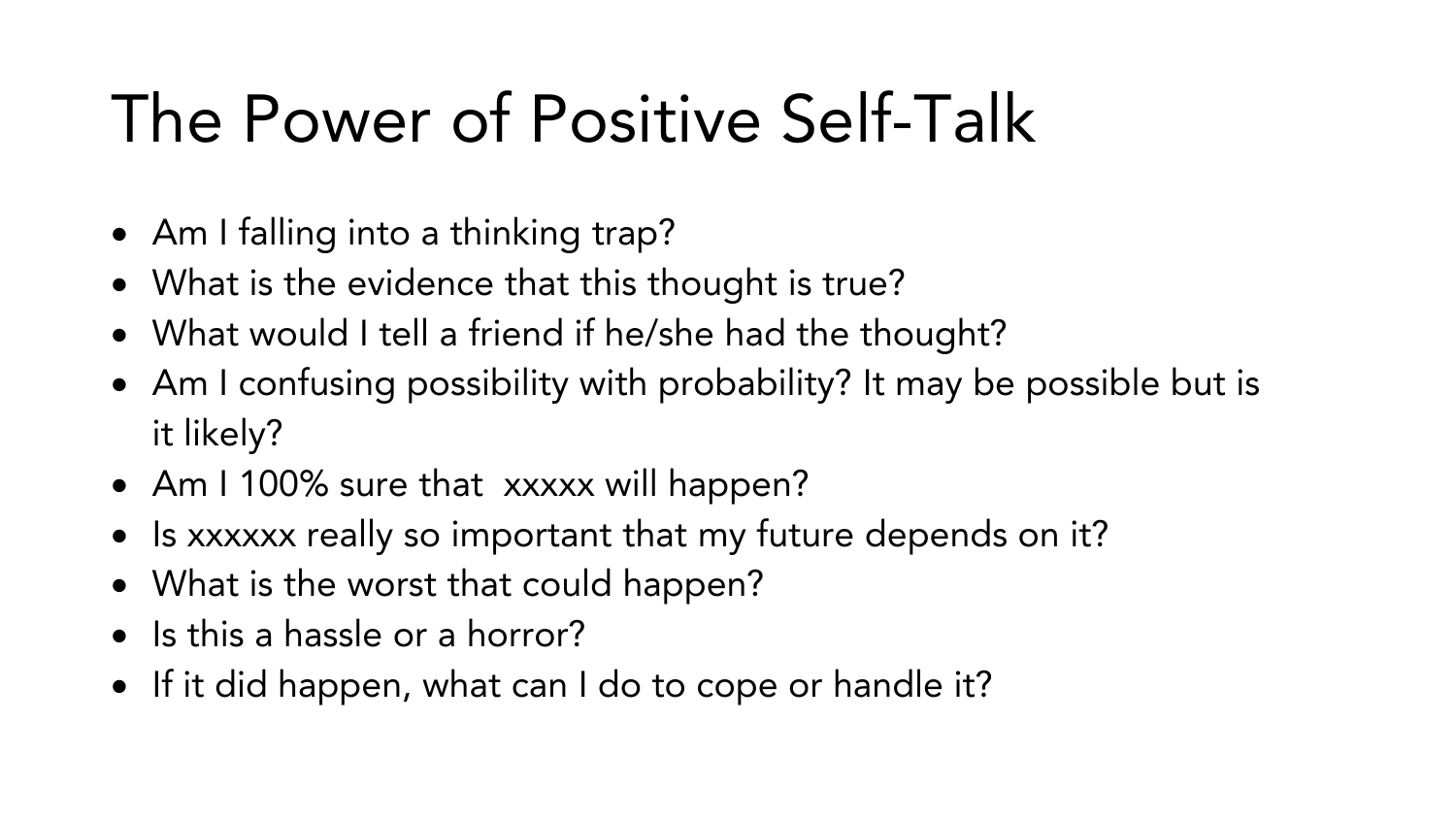## Taking physical control

- Exercise everyday clears out the stress<br>hormones!
- Take time • Take time for hobbies and enjoyable activities<br>• Practice relaxation techniques requierly
- Practice relaxation techniques regularly
- Do not allow cramming the night before tests
- Ensure enough rest and appropriate nutrition
- Set up a calm study environment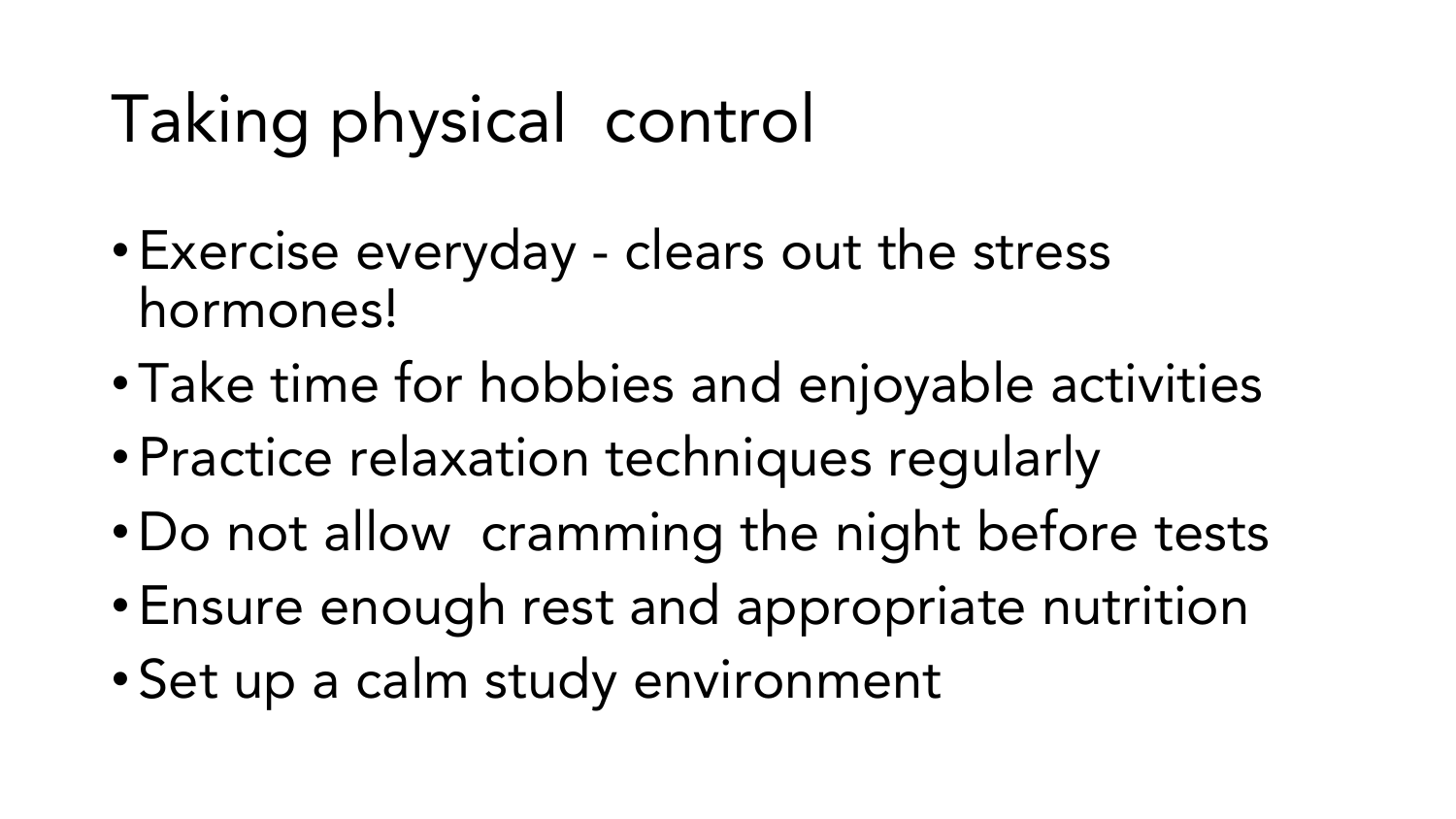## Relaxation techniques

**Breath Exercise 4-7-**Breath Exercise 4-7-

- $\frac{1}{2}$ • Take a breath in<br>for 4 counts for 4 counts<br>through the nose quietly
- que en **y**<br>Un del al • Hold the breath<br>for 7 counts
- procede a count • Breathe out for 8<br>Counts loudly counts loudly

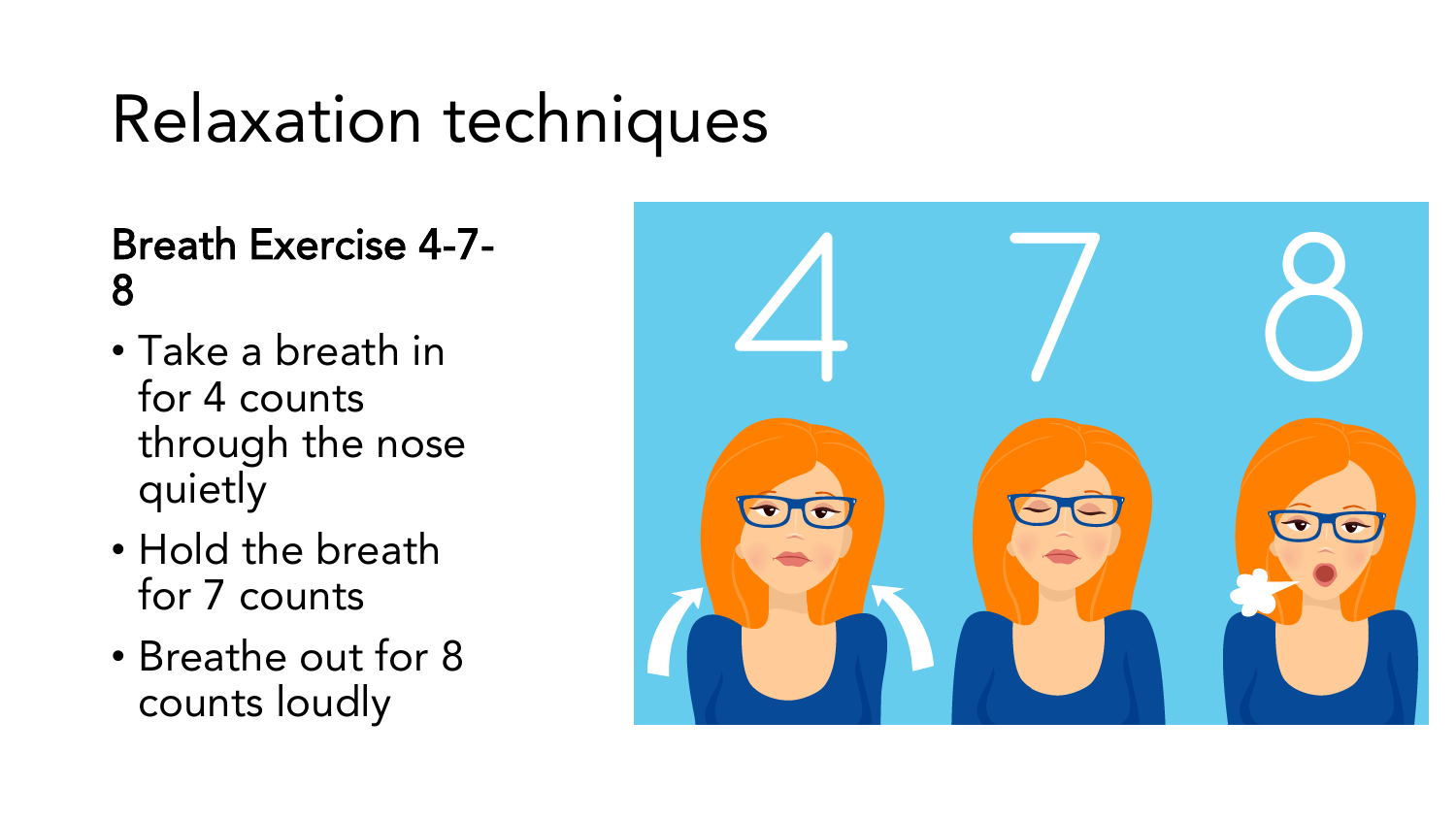## Relaxation Response

- The relaxation response is a government gy to use the seated initially and during the reading time of an exam.
- reading and examen-
- Sit in a chair<br>• Grab the chair from underneath • Grab the chair from underneath<br>quietly and pulling the chair quietly and pulling the chair downwards for 5 secs. Relax for 10 secs.
- $P_{\alpha}$  second  $\Omega$ • Repeat 3 times.

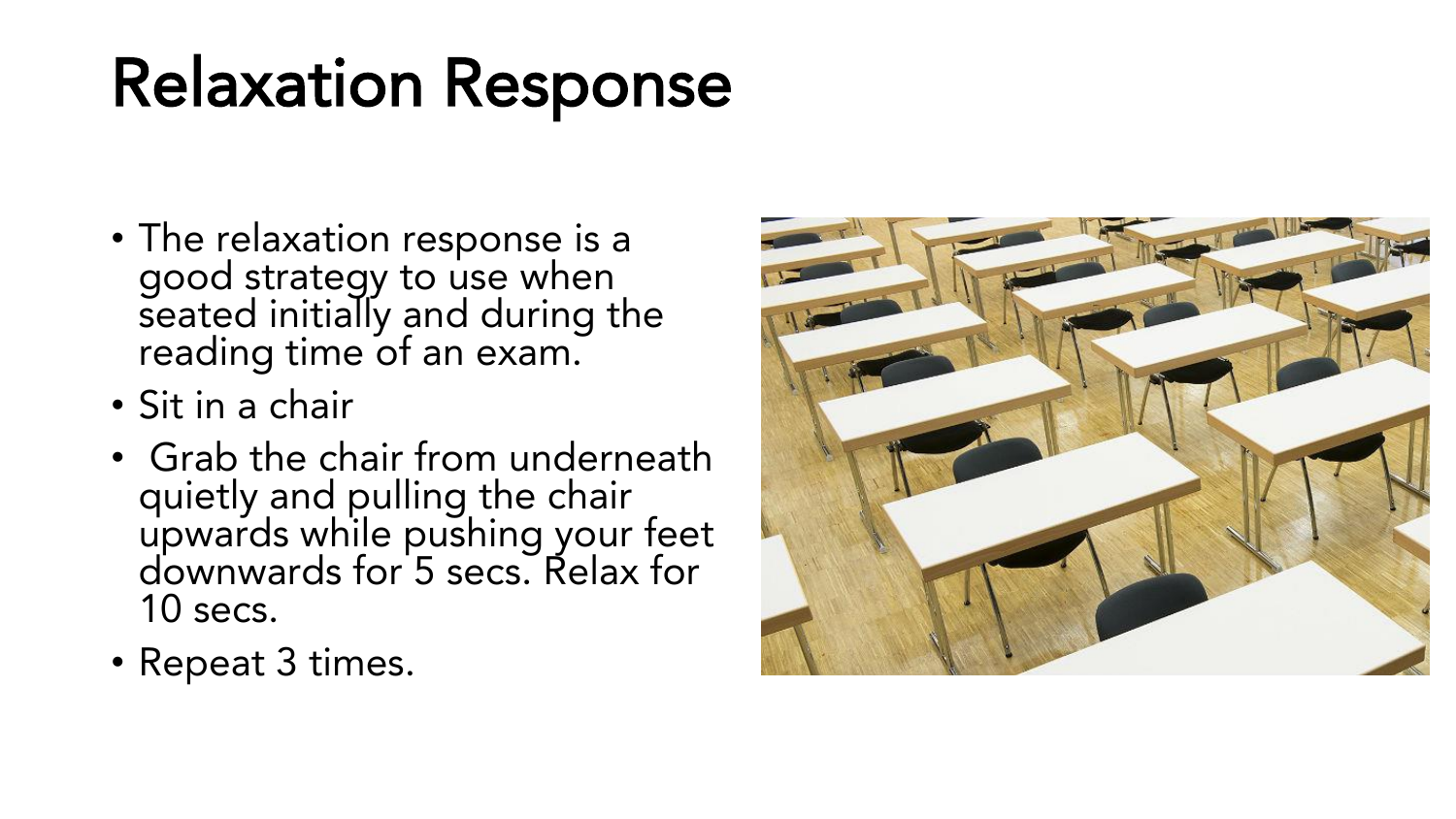## Square breathing

Use the exam paper<br>as the sides of the as the side of the side<br>Square square

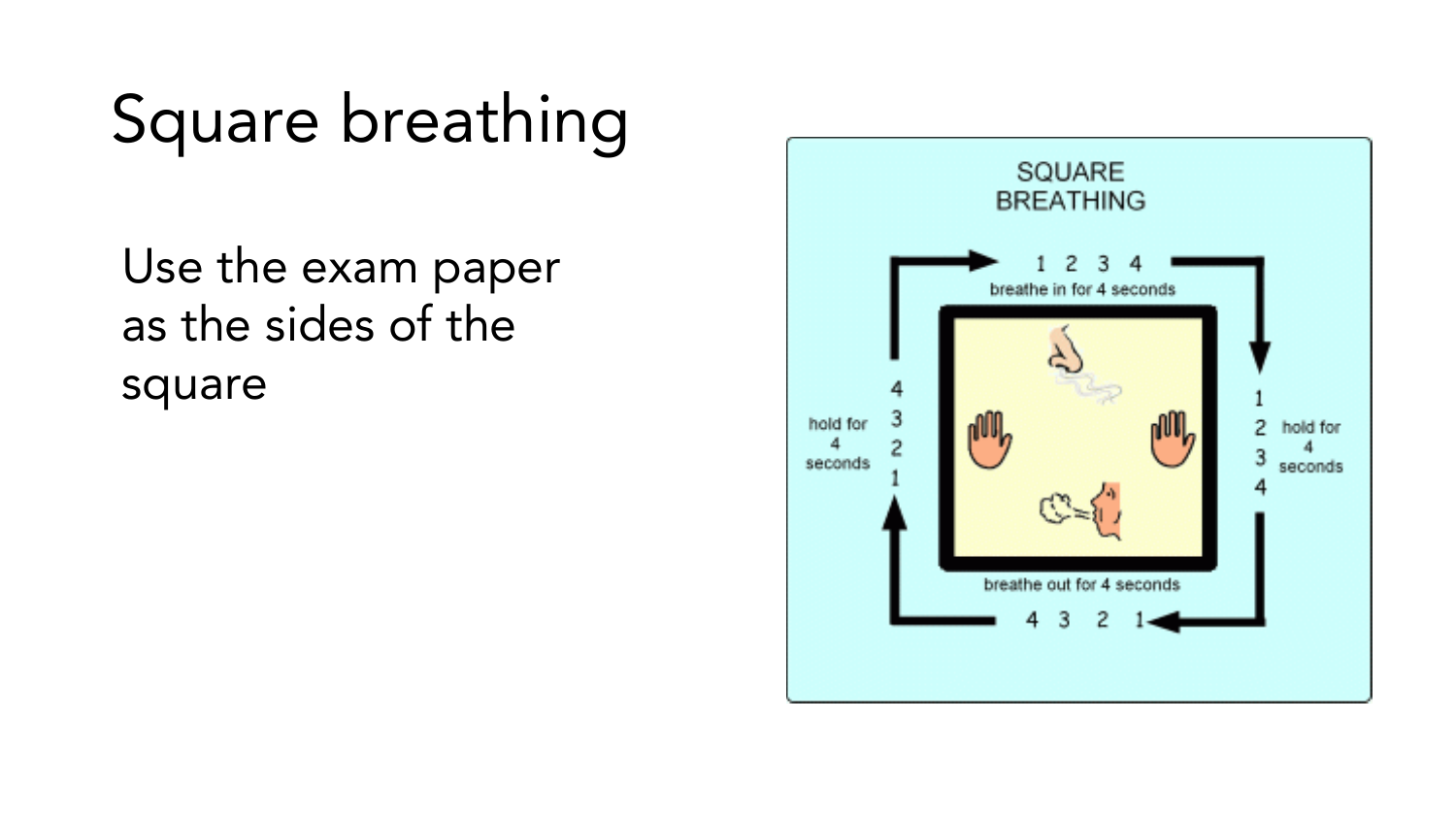# Mindfulness and the same of the same of the same of the same of the same of the same of the same of the same of the same of the same of the same of the same of the same of the same of the same of the same of the same of th

- Feeling present in the moment can reduce worry and help your child to<br>focus.
- $M_{\text{in}}$  of  $f$ . • Mindfulness training equips<br>students with the tools to he students with the tools to help<br>remain calm, sustain attention, and be able to focus.
- be abreved and the • Huge range available on internet,<br>we recommend mindshift we recommend mindshift mindshift

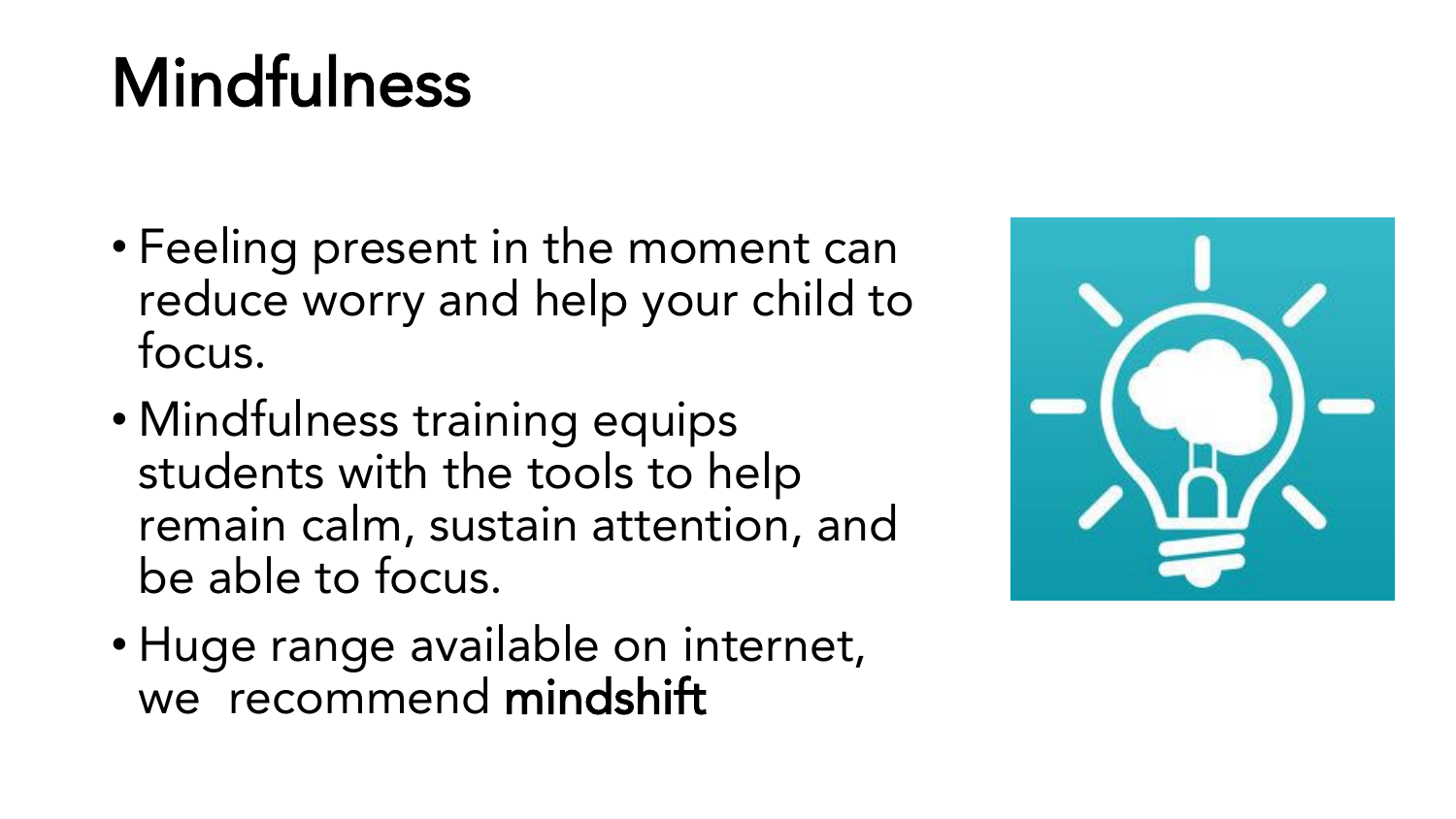### Eat sleep and exercise

- •Eat well eat a healthy balanced diet
- •Sleep well –plenty of good quality sleep<br>8 9 hours
- $D \cap B'$  +  $\cap$ •Don't allow revision or study in
- Digital de •Digital detox – go dark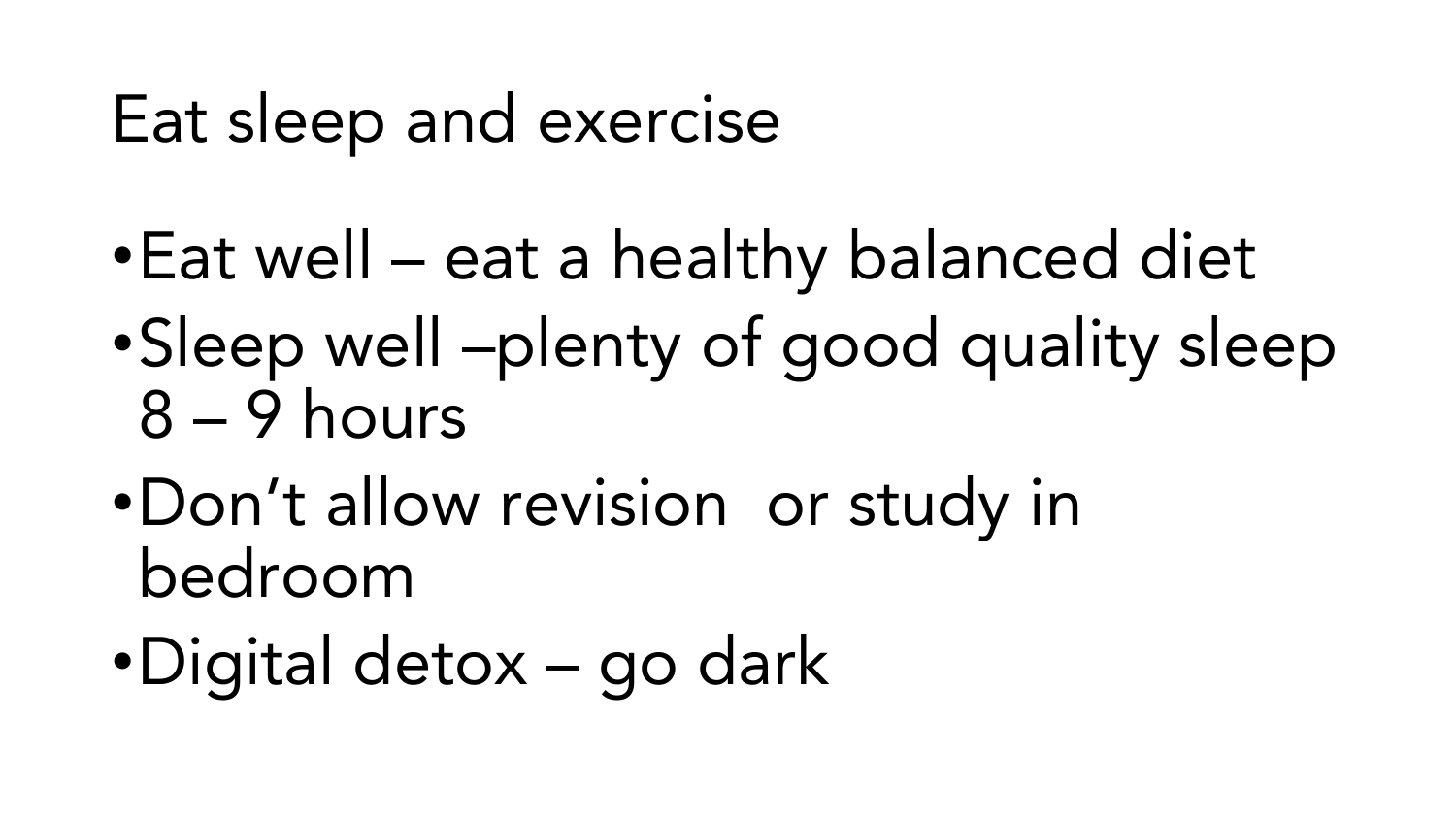#### Be kind

- Encourage time for relaxation, whether that's sport, a hobby, or just watching TV without a textbook or revision notes around
- Encourage talk about worries this will help keep things in perspective and to get thoughts in order.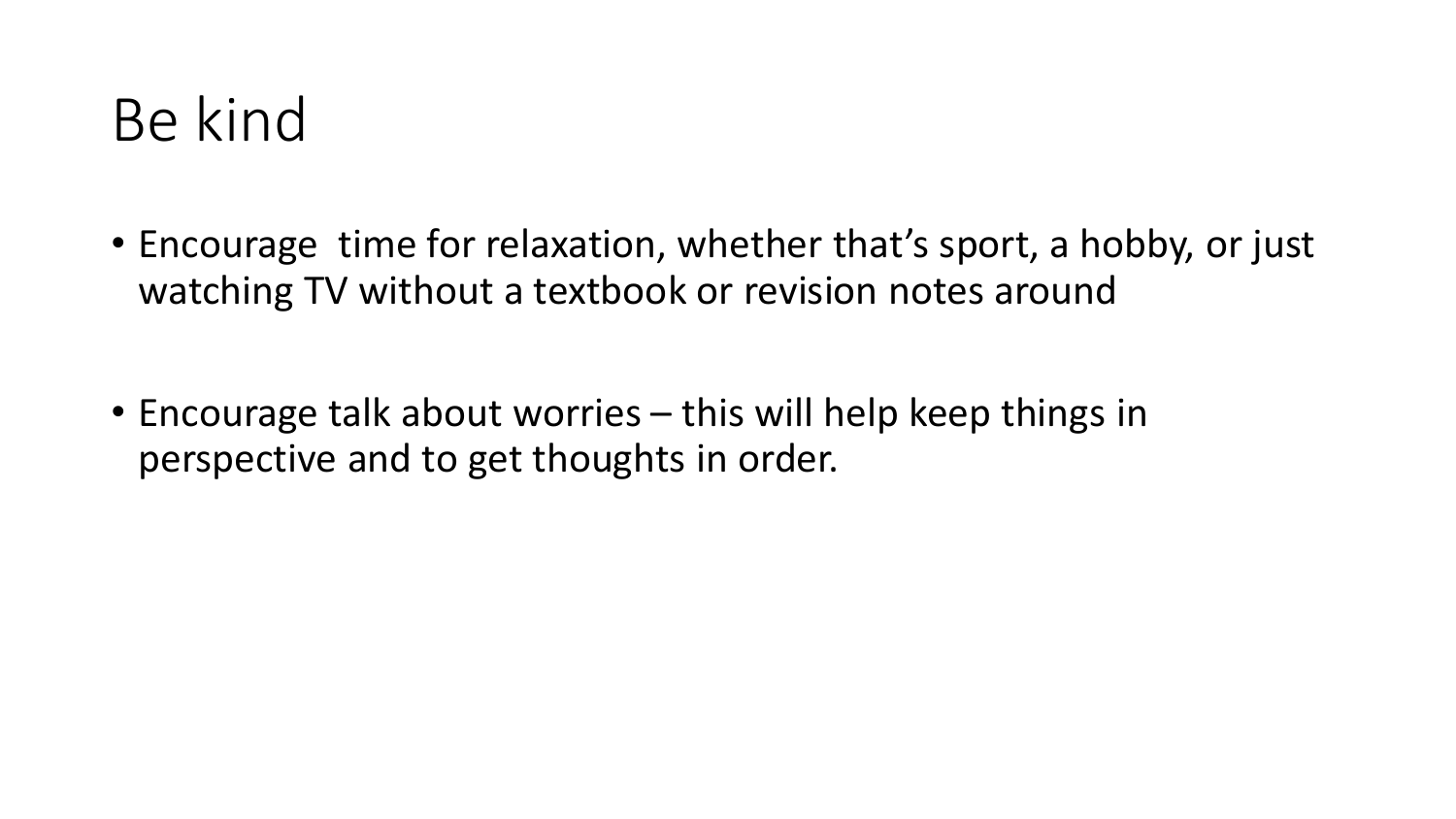## On the day of the exam

- Encourage an early start, provide breakfast and make sure everything
- was ready the night before. • Have a positive conversation - encourage your child and remind them<br>how proud of them you are already. how proud of them you are already.
- Walk to school
- Don't project your worries onto your child be calm and patient if things didn't go well .... don't dwell on it. Ask what they would have<br>done differently and clarify if there is anything that needs to be done differently before the next exam. differently before the next exam.